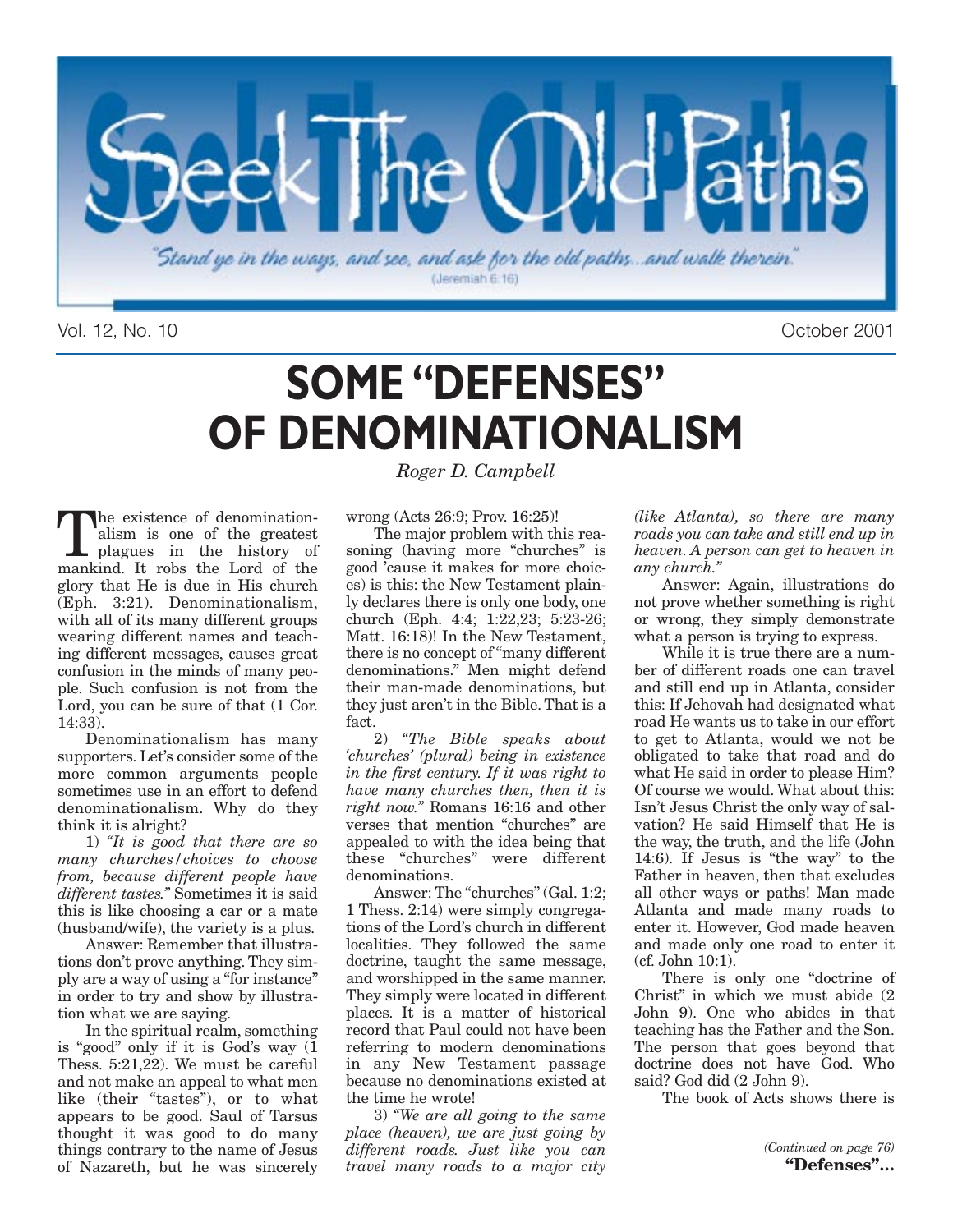**READER'S COMMENT:**<br>Fight satan, not your brothers!<br>shoots left-handed because you shoot Fight satan, not your brothers! **I'M WEARY OF THE OLD PATHS!**

Editorial...

shoots left-handed because you shoot right. Don't grieve the Holy Spirit. You do not know him and have a typical Church of Christ conversion. You need to be baptized in the Holy Spirit. Micro analysis of the scripture takes away the passion. All Christ wants is your passion, because he uses passionate people.

#### ANSWER:

I truly wish you knew the Lord (1 John 2:3). You can KNOW the Truth and the Truth will make you free (John 8:32). But, you must learn and obey it first (Heb. 5:8-9). As long as you hang on to sectarianism, denominationalism, opinionism, emotionalism, you'll be hindered in knowing and obeying the Truth.

#### READER'S COMMENT:

How many baptisms in your church, in the last 2 months?

#### ANSWER:

I don't have a church. The Lord does. I'm a member of it. Can you give me "book, chapter and verse" regarding your question? Does the answer to that question somehow affect the Truth, obeying it, being faithful or being saved? What relation do baptisms have to do with loving the Truth, holding to the Truth? I fail to see the point. If I personally baptized 3 in the last 2 months, would that mean I was right with the Lord? If I baptized 8, would I "then" be right with the Lord? If I baptized 15, 32 or even 50, would that make me even better with the Lord? If I have not personally baptized anyone in the last 2 months, does that make me unfit for the Lord? Is there a quota somewhere in the Scriptures I've missed? Does the number of people that are baptized somehow relate to one's faithfulness to the Lord? Does it prove anything one way or the other? There are multitudes of baptisms performed every day that are useless and make the recipients thereof "twofold more the child of hell" because they have been taught false doctrine or their baptism is not Scriptural.

It seems to me you are judging things concerning me about which you have no knowledge. Seems like the Lord forbid that somewhere (cf. Matt. 7:1-5). You are assuming and jumping to conclusions. You have no idea what I (we) do from day to day, week to week, etc. The work we do with "Seek The Old Paths" is only a part of our work. Since we believe strongly in being balanced, we cannot leave it off and be justified before the Lord. I'm sure glad I answer to Jesus and not men. He knows all, men do not.

Do you believe men can know the Truth, and know that they know the Truth?

#### READER'S COMMENT:

Do I believe that men can know the Truth, and know that they know the Truth? Talk about a loaded question. Can man fathom the mind of Christ? I have to respond that only when we are standing at his throne in heaven and have been made complete can I answer yes.

I am weary of "the Old Path." The conservative legalistic approach works for you and I am sorry. I have just taken a step past that into a personal relationship with the Lord and hate to see anyone struggle with the yoke. We ought not hang out our dirty laundry for the public to see.

When you are really "down and out," does the Law of God (the Bible) sooth you? No. You strive to hear God. God's Spirit comes in and soothes your heart. Words like Truth, Obedience, Denominationalism, Non-Instrumental music, etc., don't help.

#### ANSWER:

The question about knowing the

truth comes from John 8:31-32. Jesus plainly said, *"IF ye continue in my word, THEN are ye my disciples indeed and ye shall know the truth and the truth shall make you free."* I didn't intend for anything to be loaded about it. I wanted to simply emphasize the point that the Lord said we can know the truth. I (or anyone else) am not left to wonder who is right and who is wrong and that none of us will know who is saved and who is lost until judgment day. The Bible can be understood. It was written to be understood (Eph. 3:4). Of course, Peter said there are some things that are harder to understand (2 Peter 3:16). We are not falsely judging when we repeat what the Lord said and recognize the application of what he said. He made the judgment, we simply accept it. Therefore, I (and you) can see what one

plies with what the Lord said. I do not relish exposing false teachers who are brethren. I wish it were not necessary. But again, the Lord said to expose (Eph. 5:11; Rom. 16:17), and so  $\overline{I}$  do it (even when  $\overline{I}$ don't enjoy it). I personally do not like for the public to know members of the Lord's church have problems from within. However, they know we're human and not all humans are completely devoted to righteousness and truth as the Lord commands. Some (many) will turn away from the Lord's Way (his Word) because they have no sincere interest in the truth (John 6:66-67). On the other hand, some will see that we are willing to deal with error and handle it instead of sweeping it under the rug and pretending it doesn't exist among us.

does and know whether that com-

I see that people often misapply so-called "legalism." It appears that you think that everyone who loves the truth and willing to stand on it is a legalist. Is it legalism to believe that people who do not genuinely believe and are baptized will be lost (Mark 16:16)? I contend it is not legalism to obey the Lord. It is not legalism to follow the Word of God by rightly dividing the truth and making proper application. By the way, I'd rather be legal than illegal. Hadn't you? Just what do you mean by "legalism?" Would you please define that? Without adherence to the Word of God, it is not possible to be right (relationship) with the Lord (John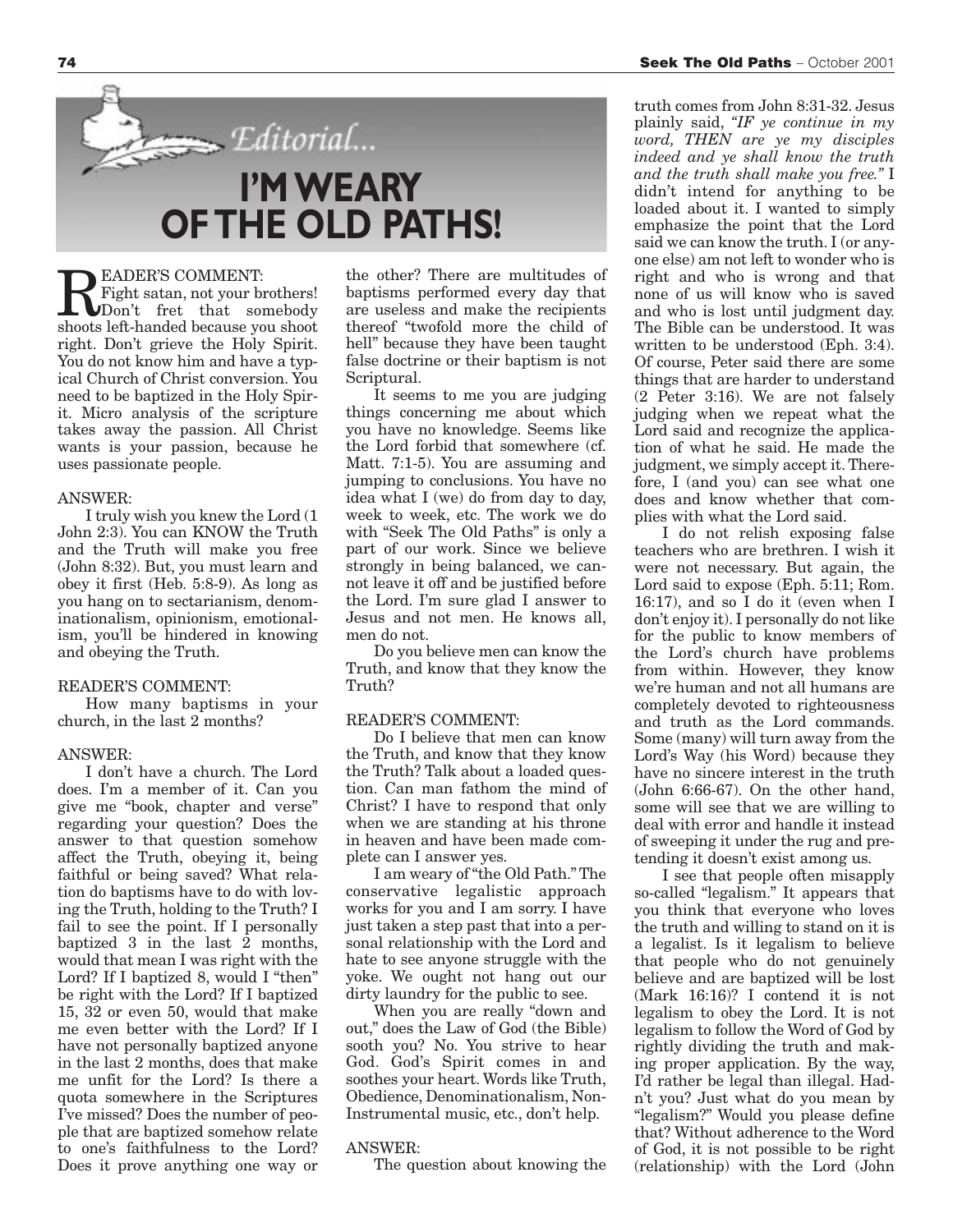15:14; 1 John 2:3). How in the world am I going to explain to the Lord that I'd rather skip and ignore his Word, go beyond that, and have a personal relationship with him? The ONLY way we know salvation is by obeying his Word (Matt. 7:21; Heb. 5:9). First John 5:3 clearly says the love of God is keeping his commandments and his commandments are not grievous. They are not burdensome. They are not legalistic. They are not a yoke around our neck. Faithful servants of God do not struggle with them. Where does such an idea come from?

I don't know anything about a conservative, legalistic approach. All I know is what the Lord said. Personally, I may not like everything he said. But, I don't have a right to my own belief. He did not ask me what I thought about it. He simply tells us what is right and we have to accept it. I did not write the Bible. I don't have a right to dismiss what I don't like. We are not going through the "dinner line" at a kitchen where we can pick and choose what we like or what works best for me or what suits my personality. The Truth is the Truth for everybody. We either accept it, live by it and are saved or reject it and remain lost. When we reject it, there's no other Word from the Lord. There is no other option to be saved.

I'm not weary of following the

Lord. That is synonymous with following the old paths. The only way we can follow the Lord is by following his Word. There is no other way of communication from Jesus but by and through his Word. His way is the old way. It's only old in the sense that he is its author. He gave his word like he wanted it. No man has any right to change it or dismiss it. Everyone must follow his word, his rule, his law. I know people don't like his law — they don't like his rules — but it is his law that will one day judge us (John 12:48; Rev. 20:12). It's the standard to which all must adhere or they will never be saved.

The Lord's law was fervently preached by Jeremiah. He pleaded with people to seek and follow the "old paths" (God's law), but they refused (Jer. 6:16-17), just like many refuse today. The people of Malachi's day thought following the old paths was a weariness (Malachi 1:13). They thought it was drudgery. They were tired of it. They thought they had grown beyond obedience to the will of God. How in the world can it be wrong to follow the Lord's Way, his Word, his Law, his Commandments, his old paths? Why would people turn away from Jesus? When one turns away from Jesus' law (word, old paths), they are turning away from Jesus. You can't have Jesus without

his law (John 15:14; 14:15). You can't have Jesus without his church (he is the savior of it, Eph. 5:23). You can't have the peace that passeth all understanding (Phil. 4:7) without the Lord's old paths, his word (Phil. 4:9; Acts 10:36-37; Acts 11:14). His word brings peace, but only when we have obeyed his will. Peace with God comes after being justified by faith (Rom. 5:1), but faith comes by hearing God's word (Rom. 10:17). You can't get away from the Lord's way, law, commandments, old paths. We wouldn't even know about salvation except the old paths telling us about it. The old paths is the Gospel of peace (Rom. 10:15; Eph. 6:15). How can you say you're weary of the old paths? Are you weary of the Lord's will, his word, his way, his love?

The old paths brings comfort and peace. How else could we possibly know of God's love, his care, and forgiveness without his word telling us so? All that we know of the Lord, God, Holy Spirit, etc. etc. comes by and through the old paths. The Psalmist received comfort through the word of God (Psa. 119:50, 76). Peace and comfort comes through the holy Scriptures, the old paths (Rom. 15:4; 1 Cor. 14:3).

I pray these words have helped you in your study. Therefore, love the truth (cf. Zech. 8:19).

## **IS CONTEMPORARY CHRISTIAN MUSIC SCRIPTURAL?**

**C** is becoming more and more of<br>an issue among members of<br>the church today and it's not just is becoming more and more of the church today, and it's not just among young people. There are many adults who also listen to this music and see nothing wrong with it. What I would like to do is search for biblical authority to either support or deny the fact that such "Christian" music is scriptural.

First, let us look at the passages most frequently used in matters concerning singing. Ephesians 5:19 and Colossians 3:16 are verses that are the first to come out in almost any

#### *Adam B. Cozort*

discussion on matters of song and singing. When we look at the context of both of these passages we see that it not only applies to a worship setting but outside of that setting as well. As a matter of fact, the text never even specifically uses terms applying to a worship service. Though these are most definitely valid passages to use in reference to singing in the worship service, there is nothing in the passages to bind that to the worship setting alone. Though these passages are good and can be used on this topic, we must not use these passages alone as our

basis for consideration.

We need to always keep in remembrance what Paul said in Colossians 3:17, *"And whatsoever ye do in word or deed, do all in the name of the Lord Jesus...."* If we are to use God's name, it should be in praise to Him. God told Moses in Exodus 20:7, *"Thou shalt not take the name of the Lord thy God in vain."* If we are not using God's name to His glory, then is it not vain? I have had friends tell me concerning "Christian" music, "It's better than anything else that is out there." But is it? Granted, it may not have the obscene language, or the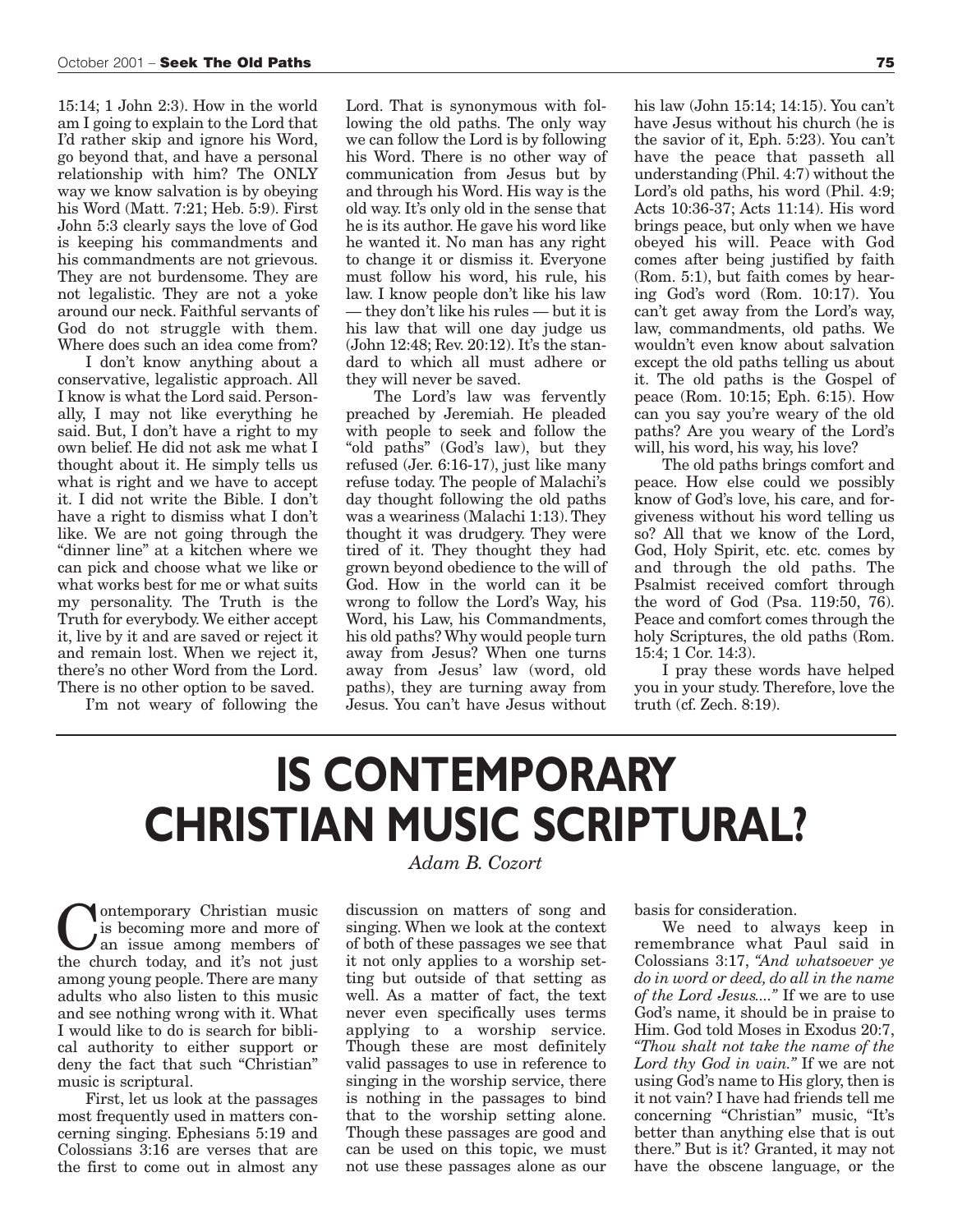immoral lyrics, but if we are using God's name improperly, is it really any different?

First Corinthians 6:20 says, *"For ye are bought with a price: therefore glorify God in your body, and in your spirit, which are God's."* If we have given ourselves to God, then shouldn't we do what he has commanded us?

In almost every instance, these "Christian" music groups will tell that they use their songs to worship God. Even if that is the case, they are not worshiping God the way God commanded us to worship Him. As we have already noticed, God has commanded us to sing, not to sit and listen to a band (Eph. 5:19). By listening to such music would we not be consenting to their activities? What is the difference between listening to this music, and going out to a "gospel" concert put on by denominations and listening to their groups "worshiping" God?

One purpose of Contemporary Christian Music is to entertain. I

#### **"Defenses"**

*(Continued from page 73)*

only one "way" of salvation (Acts 9:2; 16:17; 19:9,23). Note also the wording of 2 Peter 2:2,15 in which we read of "the way of truth" and "the right way." Who is it that told us there is one way of truth — the one right way? God Himself.

No, there are not many roads that will take one to heaven. The road to heaven is through Jesus the Christ, the Gospel of Christ, the church of Christ (Eph. 3:6).

4) *"Jesus taught that He is the vine and different denominations are the branches"* (John 15:5).

Answer: Yes, Jesus did say, "I am the vine, and ye are the branches." But where in the context of John 15 do we read about "denominations?" Neither the word itself nor the concept of denominations is within 260 chapters (the number of chapters in the New Testament) of Jesus' statement!

Jesus said in verse six, "If a *man* abide not in me, *he* is cast forth as a branch...." Jesus said "man" and "he," not a "denomination." Besides that,

recently saw a television ad for one of their radio stations whose motto was, "No preaching. No teaching. Just good Christian music." If there is not teaching or preaching, then what else does that leave besides entertainment? The purpose of worship is not to entertain each other, but to give praise to the real audience in our worship, our Father in Heaven. If we are working toward entertaining the people in the pews, then we have forgotten who is the audience in our worship, and whose acceptance we are seeking by our worship. I would also say that they evidently haven't understood Colossians 3:16, which states that we are to "teach and admonish one another" with our songs. There is nothing in that verse nor any of the others that we have looked at that says anything concerning entertaining each other. There is one explicit reason for this. Our own entertainment is not the reason we are to worship. It is to be for the glory of Him that created us and sent His Son that we might be

saved. They are in fact teaching even if they won't admit it.

If we want to worship God, and be right in His sight, we must follow His commands and examples as He has given them to us. Remember what Christ said in John 4:24, *"God is a spirit, and they that worship Him, must worship Him in spirit and in truth."*

Is contemporary Christian music scriptural? The answer is a resounding "NO!" There is no place for man's entertainment in our praise to God. God has shown us how He wants us to praise Him. James 5:13 says, *"...is any merry? Let him sing psalms"* (ASV praises).

God has truly given us *"...all things that pertain unto life and godliness"* (2 Peter 1:3). If we are willing to follow those things which He has given us, we will never have to wonder if we have been pleasing in the eyes of our Lord.

> *844 18th St. Calera, AL 35040*

Jesus was speaking to and about individual disciples, not denominations: "without me *ye* can do nothing"  $(15:5)$ .

There were no denominations in existence at the time Jesus made this statement, so He could not have been talking to them or about them. Jesus was speaking about those that are "in" Him. Denominations are not in Christ. Thus, John 15, like all the other arguments we have considered, gives no support for the existence of even a single denomination.

5) *"Paul said there is one body with many members (1 Cor. 12:20). The 'members' are the various denominations of our day."*

Answer: The context clearly shows who these "members" are. Compare what is said in verse 27, it shows that "ye," i.e., those to whom Paul was writing, were "members in particular" (members individually). The question then becomes: "To whom was Paul writing?" Answer: The church of God in Corinth (1:2). Thus, the "members" of 12:20 were the individual members of the church.

Romans 12:4-6 also makes it plain that the "many members" are

individual saints. In that passage Paul writes of "we" and "us." To whom was Paul writing? Answer: To "saints" in Rome (1:7), not denominations. Paul could not have been referring to modern denominations because none existed at the time he wrote this epistle.

6) *"How could so many intelligent, well-educated people that are part of and support denominationalism all be wrong? Look at all the good commentaries such people have written. They can't all be wrong."*

Answer: It truly is perplexing that "intelligent, well-educated people" can be deceived, but they can. Saul of Tarsus was certainly well educated, but he was sincerely wrong in his religious activities.

Throughout history, many "intelligent, well-educated people" have been drawn into inappropriate activities or teachings. Consider the Germans that followed Hitler, the professors at Harvard and elsewhere who declare that godless evolution is the right explanation of man's origin, or the millions that do not even believe in Jesus as the Son of God.

Make no mistake about it. Satan is able to deceive great multitudes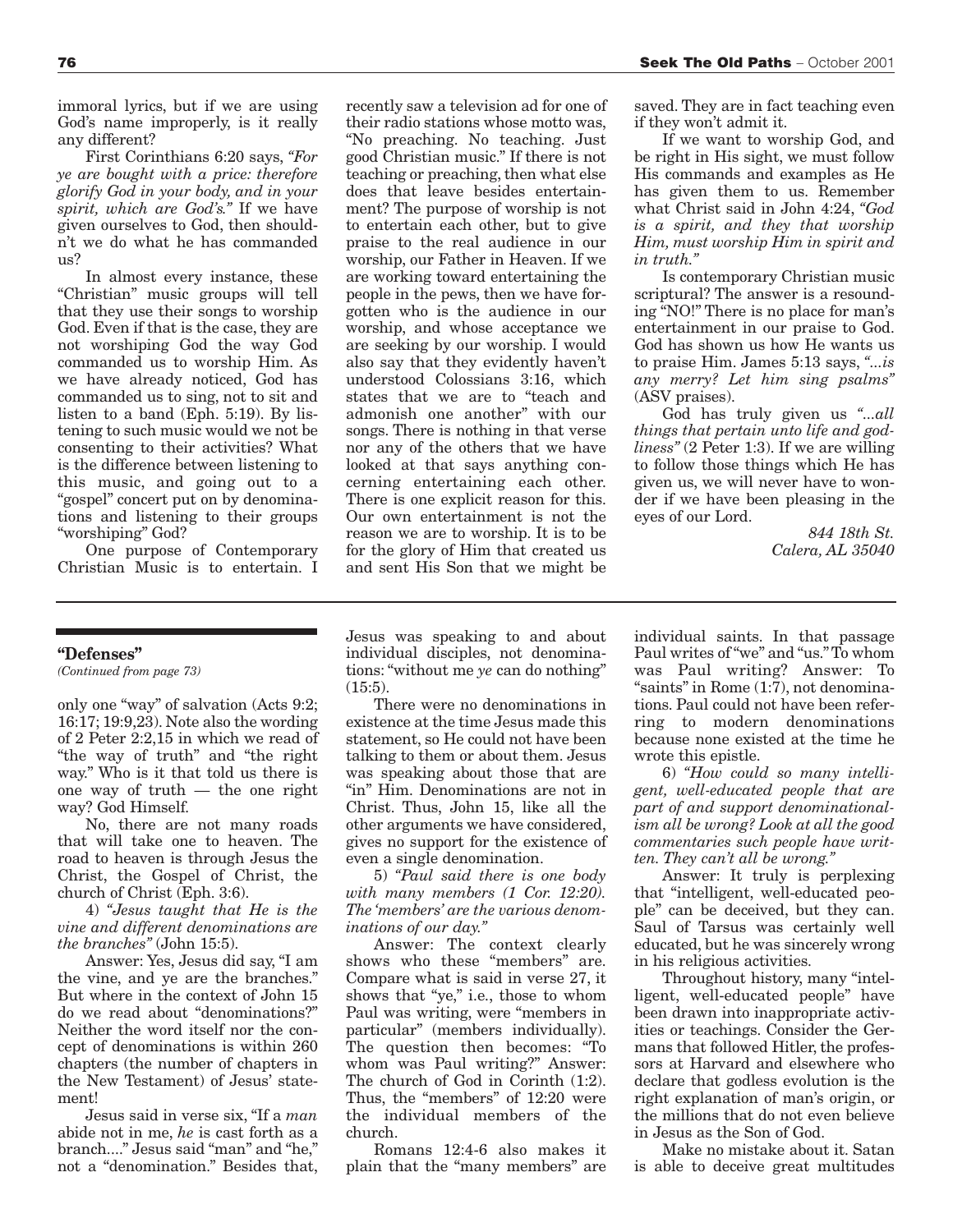because he is so slick, causing his servants to appear to be the ministers of righteousness (2 Cor. 11:13- 15). We must be careful and not use the actions of mere human beings to try and establish what is right or wrong in God's sight. Man's wisdom cannot stand up to God's (1 Cor. 1:25; 3:19).

There are other arguments that people use to try and defend denominationalism. We have considered six of the "big" ones, and found they all have one thing in common: they are all lacking in proof! Friends, the Bible gives absolutely no support to the existence of any denomination.

The Lord Jesus said, *"Every plant which my heavenly Father hath not planted, shall be rooted up"* (Matt. 15:13). May God help us to see this truth and boldly declare it to those who are mired in the doctrines and organizations of men.

> *4865 Bates Pike SE Cleveland, TN 37323*

### **CONTRIBUTIONS**

| South Middleton Church of Christ, |  |
|-----------------------------------|--|
| Middleton, TN\$100                |  |
| Marvin & Judy Gearhart \$150      |  |
|                                   |  |
|                                   |  |
|                                   |  |
|                                   |  |
|                                   |  |
|                                   |  |
|                                   |  |
| Oak Ridge Church of Christ,       |  |
|                                   |  |
|                                   |  |
|                                   |  |
|                                   |  |
|                                   |  |
| <b>BOOKLET MAKER</b>              |  |
|                                   |  |
|                                   |  |
|                                   |  |
|                                   |  |
| Beginning Balance\$2,066.64       |  |
| Credits                           |  |
| Contributions\$1,245.00           |  |
| Booklet Maker\$330.00             |  |
| Debits                            |  |
| Postage\$1,511.24                 |  |
|                                   |  |
| Ending Balance\$1,964.55          |  |
|                                   |  |
| Bookletmaker\$13,500.00           |  |
|                                   |  |

### **POLITICALLY OR BIBLICALLY CORRECT?**

*Steven D. Cline*

While listening to the news<br>that the Crayola Crayon<br>Company no longer feels the name of some time ago, I learned Company no longer feels the name of one of its colors, "Indian Red," is appropriate, being afraid that the title may be offensive. The company wants to be "politically correct" and is going to change the name. It is the third time in the crayon company's history this has been done. In the early 1960's "Flesh" became "Peach" and prior to that, the name "Prussian Blue" was changed because school children were ignorant as to whom the Prussians were.

Today, we are inundated with the term "politically correct" and with the concept being such, we are being conditioned to "tread on eggshells" as it were, lest we hurt someone's sensitive feelings with our lack of amenities. Our society is getting to the point where we are afraid to say or speak something that may be taken as derogatory. We are told that, in this age of permissiveness and liberal enlightenment, we must not be offensive to anyone. Politically incorrect people are thought, by the New Age intelligentsia, to be crude, uncouth and socially unacceptable in their primitive Neanderthal blabbering. Of course, the politically correct people themselves have finesse, aplomb and social grace. They are quite the discriminating, refined and cultured souls. (Dear me, I hope I have not upset the humanists. I should have been politically correct and refrained from using the word "souls," something the humanists do not believe in).

But what is political correctness? It's merely an attitude of mind that is constantly changing depending on the general mood of the populace and the tenor of the time in which one lives. It is pragmatic (i.e., whatever works for a given situation), relative and subjective. What is politically correct now may not be in the future. Something that is welcome now may not be at a later time and visa versa. Political correctness is as unstable as water and as shifting as the desert dunes.

There are those in the Bible whose language would not be considered acceptable to the ones who are so adamant in being politically correct. Jesus was not being politically correct when He referred to Herod as a "fox" (Luke 13:31-32), when he called the scribes and Pharisees "hypocrites" (Matt. 23:13ff) and when he warned of false prophets (Matt. 5:15). (Didn't Jesus know these disparaging remarks could lead to hurt feelings and a lowered sense of selfesteem in the ones He spoke of?) Paul was not being politically correct when he withstood Peter to the face in Galatians 2:11. John the Baptist was by far too politically incorrect for the delicate sensitivities of the more genteel politically correct elite, in his harsh and untactful habit of calling people vipers (Matt. 3:7), and John the Apostle called a church troublemaker, Diotrephes, by name, which would cause the politically correct proponent to gasp in horror... "mustn't do that, John. Diotrephes has feelings you know...okay the Golden Rule, John...live and let live." Not only that, but all four, Jesus, Paul, the Immerser and the Apostle John taught on and warned of Hell...a very politically incorrect subject if ever there was one!

The Gospel preachers in the early church and the staunch Old Testament prophets were not afraid of the people to whom they preached (Acts 20:22-24; Jer. 1:8). Their sermons, whether positive or negative, always had a positive goal (i.e. to save souls). Whether the listeners appreciated it or not, the message was always for their own good and never for their detriment. But so many today, including preachers, have been intimidated and/or influenced by the politically correct crowd insomuch that they modify their words so not to sound so crass. Therefore, a whore (Prov. 23:27) or a harlot (1 Cor. 6:15) becomes a "lady of the night," "call-girl," or "playmate of the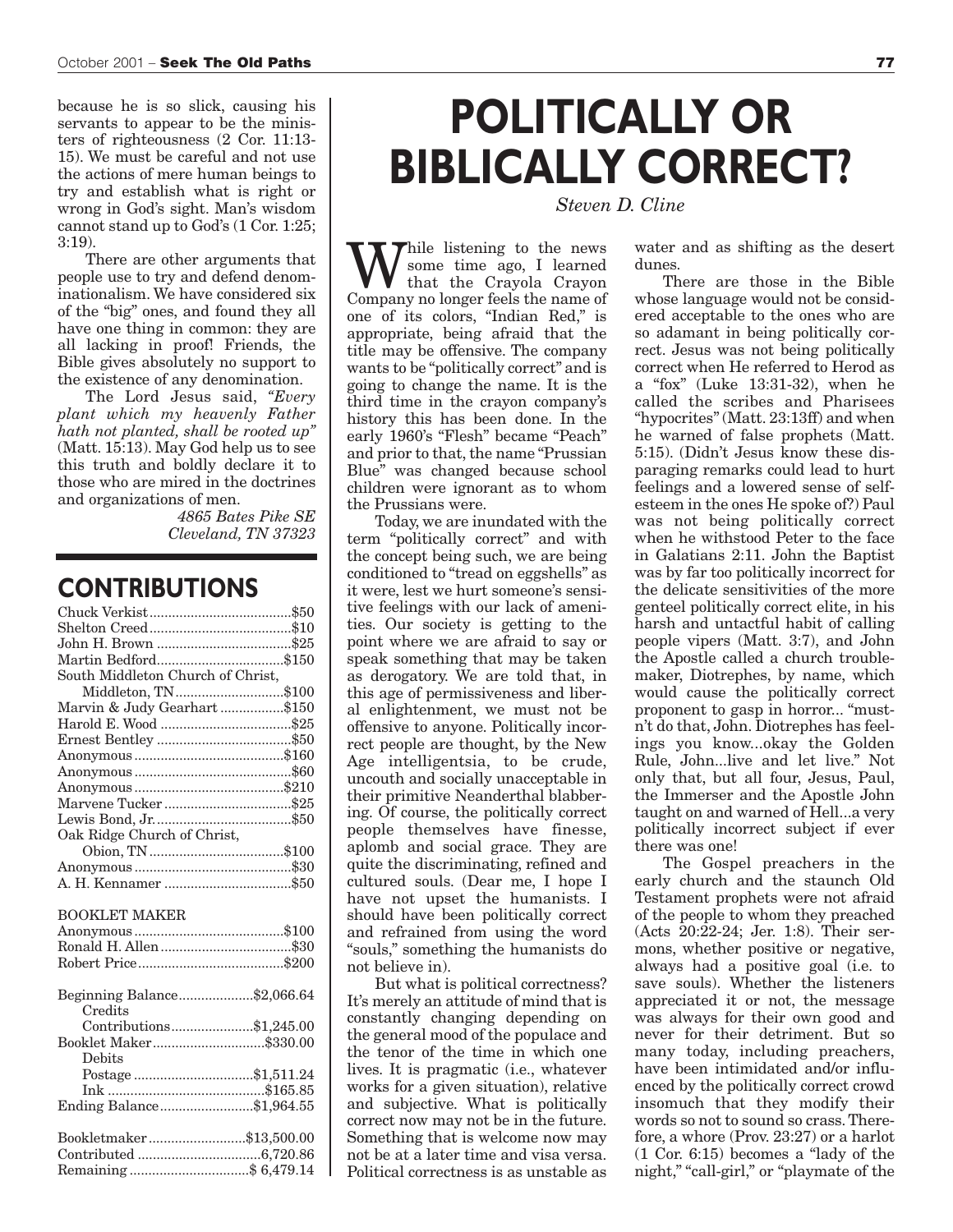month." A soothsayer (Joshua 13:22) is now a "trans-channeler." A sodomite (Deut. 23:17) has become a "gay." Lying is "fibbing." Pornography is "art for the discriminating adult" and fornication is now a "trial marriage...the new morality," "living together," or "common law marriage." Adultery is seldom called that any more (except from behind a faithful pulpit or in a divorce court). Now it is "an extra-marital affair." Cold-blooded murder of the unborn is called "abortion," or to make it even more conscience-salving, a "terminated pregnancy." Drunkards are now know as "problem drinkers." The one true living Jehovah God is often referred to as "The Force" or a "Higher Power" in order to accommodate the ones who do not believe in Him. To appease the Feminists, God is often called "She" or "Mother." Some liberal, social gospel, brotherhood of man denominations do not see militant Christian hymns such as

"Onward Christian Soldiers" as politically correct, so they were removed from the song books. (Jesus is the "Prince of Peace" so "war-mongering" songs must be eliminated, you see).

This politically correct influence is even rife among certain members of the church. In the minds of some, it was not politically correct to have copies of the bold and uncompromising speech by H. Leo Boles, *"The Way of Unity Between the Christian Church and Churches of Christ"* at the 1984 Summit in Joplin, MO. It was said that brother Bole's language was "abusive and crude" and that his tracts would not "be in the best interests of the meeting." No wonder! The "Summit" was held right on the Christian Church's own "turf" — the Ozark Bible College. Some have apologized to the Christian Church for the likes of Lipscomb and McGarvey. Apparently it is not politically correct to esteem these valiant old stalwarts of the faith any

longer as faithful Gospel preachers. And, decades before the term "politically correct" came into vogue, the concept was alive and well. Witness for instance when the Firm Foundation, under the editorship of brother Showalter, refused to print the powerfully pointed articles of the inimitable J. D. Tant just because some readers found him coming on too strong for their tastes.

While Christians should never purposely be offensive to anyone, while we should never try to alienate anyone (2 Tim. 2:24-26), let us remember that we are still to please God and not man (Gal. 1:10), and we need to speak the oracles of God (1 Peter 4:11), being Biblically correct rather than Politically correct.

> *PO Box 140214, Nashville, TN 37214 Seibles Road Church of Christ bulletin, 1/16/2000*

# **THE MUZZLING OF SIN**

*Bob Spurlin*

*Too many today are more concerned about their carnal appetites, the loafs and fishes, the fun and games provided by the church, than the spiritual food that is available (Matt. 5:6). Fellowship with God by incorporating entertainment, trivial matters, or other frivolous interests into the church will cut us off from God.*

his writer has preached the Gospel for three decades and has seen, heard, and observed many things that shook me to the very core. Disabled for several years now has given me time for serious reflection. Many preachers are confronted with serious matters of sin while working with the local church. Suddenly they inform him, "Just say nothing about the adultery, social drinking, gambling, the use of drugs and tobacco etc., and in time it will go away." Those who advance the idea of ignoring sin or sticking one's head in the sand is foreign to the teaching of the Bible (1 Tim. 5:20; 2 Tim. 4:2). Multiple preachers have faced the dilemma of being muzzled by brethren. To keep silent about sin, in all its variations,will not make one a

faithful minister. All to often influential brethren would do what they could and use the means at their command to muzzle preachers and others from shining the light on wrong doing (Psalm 119:105). We need to always ask the question, "is it from God or Satan?" It does not take a Solomon to evaluate the matter to decide the answer. God's real servants must never close their mouths when Satan parades before the world spouting error while brethren tolerate it as Gospel (Gal. 1:8-9).

*1. We see the muzzling of sin when we sanction fornication to exist in the church.* This writer remembers hearing a preacher say, "I cannot preach on marriage, divorce, and remarriage, because we would lose half our congregation." Some preachers are muzzled as sin runs rampant when they are faced with the dilemma of losing their job, big pay check, and fancy home. The professional preacher has been the outgrowth of this muzzling of sin. Too many preachers have been transformed into professional preachers, those who do what they have to do in maintaining their job. Far too many congregations are, unfortunately, served by those who look at preaching the Gospel as a job. Elders and preachers should take a stand for God's teaching on marriage, divorce, and remarriage (Matt. 19:3-9). Regardless if it is an elder's son/daughter, or someone else of prominence or notoriety in the congregation. Jesus said, *"Ye shall know the truth and the truth shall make you free"* (John 8:32). We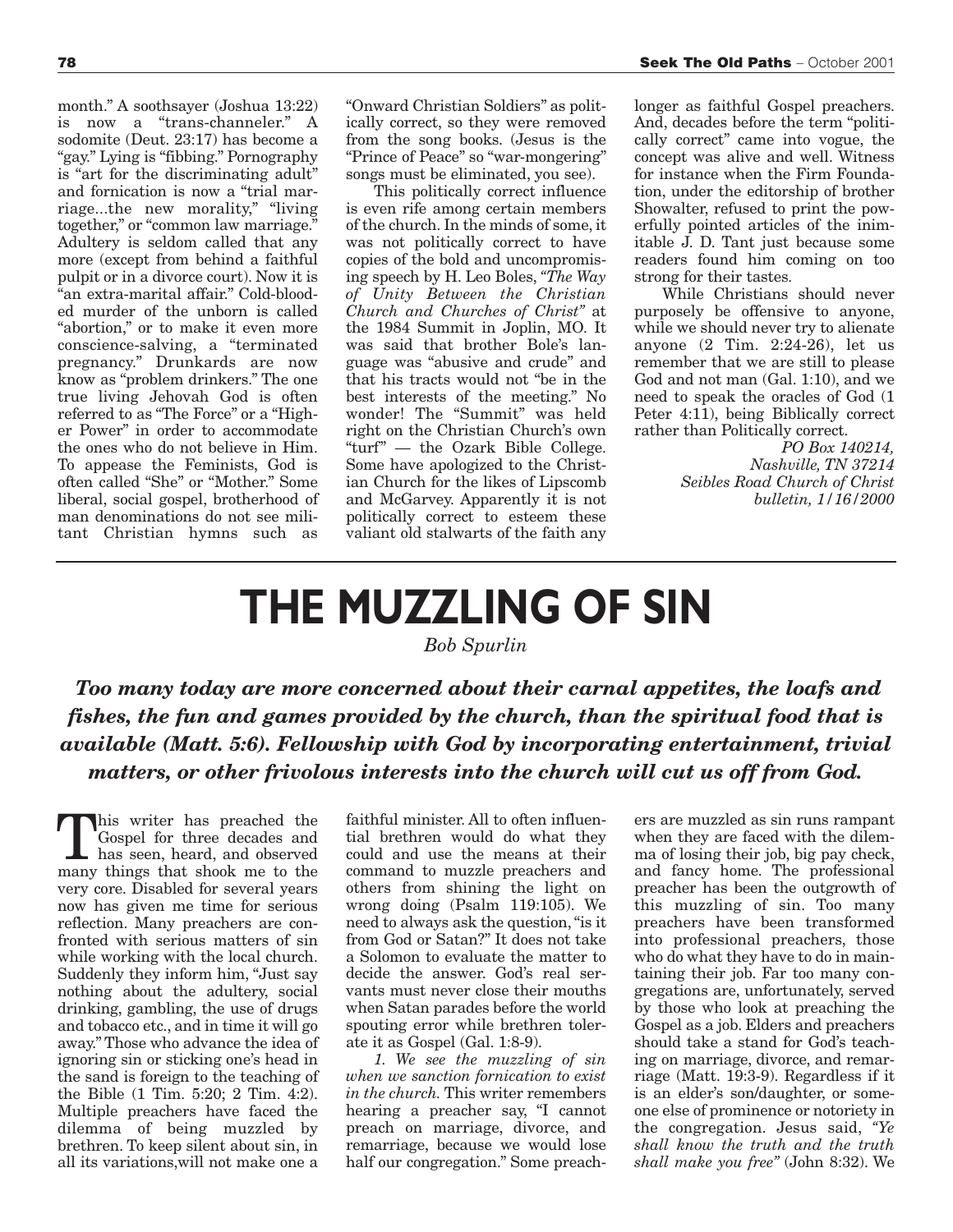cannot muzzle sin to accommodate those who wish to be practitioners of fornication or other sin. Peter and the other apostles were not professional preachers, as they replied to the council of the Jews, *"We must obey God rather than men"* (Acts 5:29).

*2. We see the muzzling of sin when they allow rebels to go unchecked in the church.* Rebels are agitators, troublesome, and will revolt against the leadership of the church. Rebels are hecklers, dissenters, and are disorderly to the paths of righteousness, which is sinful (Rom. 1:17; 2 Thess. 3:6). The prophets of God exhorted the children of Israel repeatedly not to rebel against God. Moses penned the following words, "Only rebel not against the Lord..." (Num. 14:9). Rebellion is a serious sin that causes extreme consequences to those who practice such. Korah, Dathan, Abiram, the two-hundred-fifty princes, and others of renown were guilty of rebellion when they questioned the authority of Moses and Aaron (Num. 16:1-3). The Lord God through Moses, the following day, instructed the congregation of Israel to separate themselves from the tents of Korah and his band of rebels. God consumed the group of rebels with fire as the earth swallowed them (Num. 16:30-33). The Lord did not muzzle the sin of rebellion, conversely he showed unequivocally how he felt about such a sin. Is rebellion any less serious, or perilous to the church today as it was during the day of Moses?

Acts 5:1-11 reveals a compelling example of two rebels, Ananias and Sapphira, who lied concerning the contribution they made to help the poor. Peter said unto them, *"...thou hast not lied unto men, but unto God"* (Acts 5:4). Consequently, God struck Ananias and Sapphira dead for their act of rebellion. Rebels come in different forms and manifest their deeds in many diverse ways. Rebellion by those against the doctrine of Christ, is seen with great clarity as these rebels attempt to lead the congregation away from the truth (2 John 9-11). Some yearn to be rebel rousers by distracting brethren from doing good and encouraging them to take an evil path. We have an example in Acts 13:4-12 when Elymas the sorcerer sought to thwart Paul from preaching the word to Sergius

Paulus. This rebel, or troublemaker, was struck with a season of blindness following Paul's reprimand (Acts 13:10-12).

*3. We see the muzzling of sin when the church lowers the bar of fellowship.* A serious shift has been seen over the last decade or two regarding the doctrine of fellowship. This writer and preacher has seen a dramatic move from basic, fundamental preaching of the Gospel of Christ, to a reliance upon philosophy, ideology, and psychology. Twentyfive-years ago while driving down the highway and listening to a religious broadcast, one could differentiate the Gospel being preached from an imitation message of some sectarian. Within fifteen to twenty seconds one could instantly recognize the difference between the preaching of Christ and the perpetuating of error.

Today, unfortunately, this is untrue as the broadcasts from both sides have merged. Many of our brethren, through the medium of radio, cannot easily be identified due to the bland message and neutral position they assume. Fellowship with God is dependent upon our "walking in the light." John penned these words, *"but if we walk in the light, as he is in the light, we have fellowship with one another, and the blood of Jesus his Son cleanseth us from all sin"*(1 John 1:7). "Walking in the light" is the equivalent of abiding with, or subscribing to the doctrine of Christ, found in the New Testament (2 John 9). Some are promoting fellowship with sectarians by exchanging pulpits with them.

The progression of this act of heresy has incrementally taken place. Like any other error, it usually takes place over the slow, steady, passing of time. There has also been a deliberate softening toward the use of instrumental music in our worship services (Eph. 5:19; Col. 3:16). Surveys have been taken by members of churches of Christ and the results have been quite shocking to say the least. Among other things the rank and file members do not believe it is sinful to see the introduction of the mechanical instrument in our worship services. Yet, we see the muzzling of sin when the church lowers the bar of fellowship as it relates to these matters. A glaring act of lowering the bar of fellowship, and muz-

zling sin is the widespread practice of integrating recreation into the church. A casual glancing of several weekly church bulletins will quickly attest to this basic practice. Many of us have said this is the exception and not the rule, however, the very opposite may be the case today.

Paul wrote the following, *"for the kingdom of God is not eating or drinking, but righteousness and peace and joy in the Holy Spirit"* (Rom. 14:17). In all too many cases we have ignored the difference between the home and the church. The home is to provide the social and recreational aspect of the family development. The church, a spiritual institution, offers salvation, spiritual food, and exercise through Christ (Acts 20:32; 2:41,47).

Therefore, the church of the Lord is not in the entertainment business, nor does it have the responsibility to furnish recreation. The use of the Lord's money to construct multimillion dollar Family Life Centers to tantalize and seduce Christians, especially young people, to play basketball, soccer, badminton, etc. blinds the church to its divine work. Jesus, in John chapter six, discovered that many people were following him only for the loaves and fishes. Jesus underscores the importance of spiritual food, *"Verily, verily, I say unto you, except ye eat the flesh of the Son of man and drink his blood, ye have not life in yourselves"* (John 6:53). Many disciples when they heard these words said, *"This is a hard saying, who can hear it"* (John 6:60)? These disciples were stunned by such a message and reacted, *"Upon this many of his disciples went back, and walked no more with him"* (John 6:66). Too many today are more concerned about their carnal appetites, the loafs and fishes, the fun and games provided by the church, than the spiritual food that is available (Matt. 5:6). Fellowship with God by incorporating entertainment, trivial matters, or other frivolous interests into the church will cut us off from God. Paul said, *"Have no fellowship with the unfruitful works of darkness, but rather reprove them"* (Eph. 5:11). We must not muzzle sin unless we are willing to forfeit our relationship to God.

> *211 Glenwood Dr. Hartselle, AL 53640*